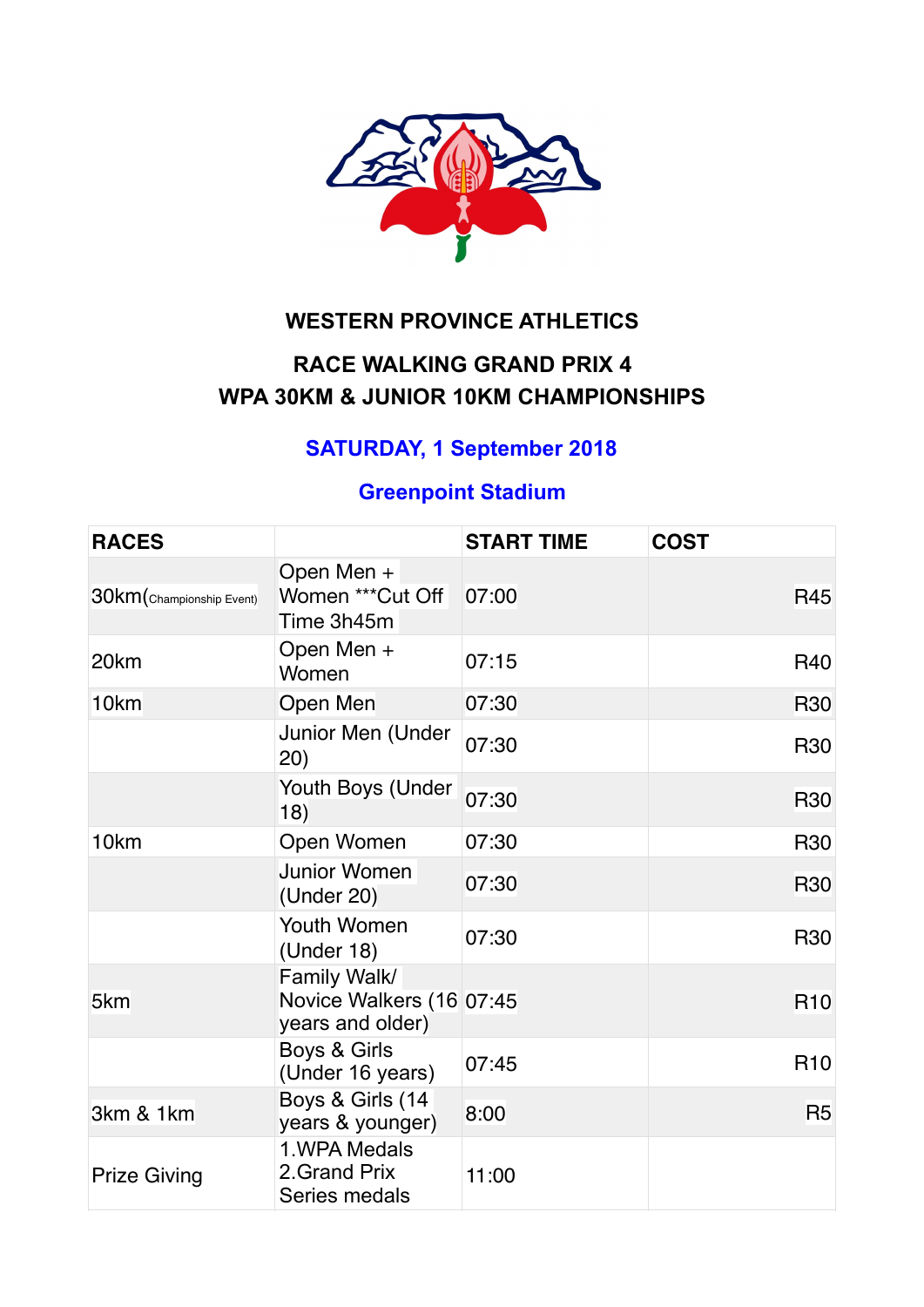## \***First Time Walkers Welcome - Family Walk**

- There will be a 5km (16 years and younger) & 5km novice walk (16 years and older) for athletes wanting to try race walking.
- Relaxed judging rules will apply
- No running allowed or strollers etc allowed
- Results will be separated according to the events.
- Novice rules only applying to Novice 5km event.
- Knees must be "uncovered" in order that a judge can actually see the "straight knee in operation

### **Route**

• 1KM Loop

### **Registration:**

• Saturday, 1 September 2018 Greenpoint Stadium from 06:00 ( 1 hour before each event)

### **General:**

- New and improved fast loop. Same route as the ASA 50km Race Walk Championships
- Safe and secure venue. No traffic. Enjoyable environment and atmosphere.
- Easy access to venue, parking and excellent viewing points for spectators.
- Refreshments:

For all events, drinking/sponging stations with water only will be provided and coke at the finish.

- Lap counters, officials and judges will be present.
- If not in possession of a valid 2018 ASA license, a temp license must be bought @ R20 each.
- Grand prix medals to top 3 open finishers (Excluding the novice events).
- Series Medals to walkers who have completed 3 2018 Grand Prix events
- Relaxed judging rules will apply to novices.
- According to IAAF & ASA rules.